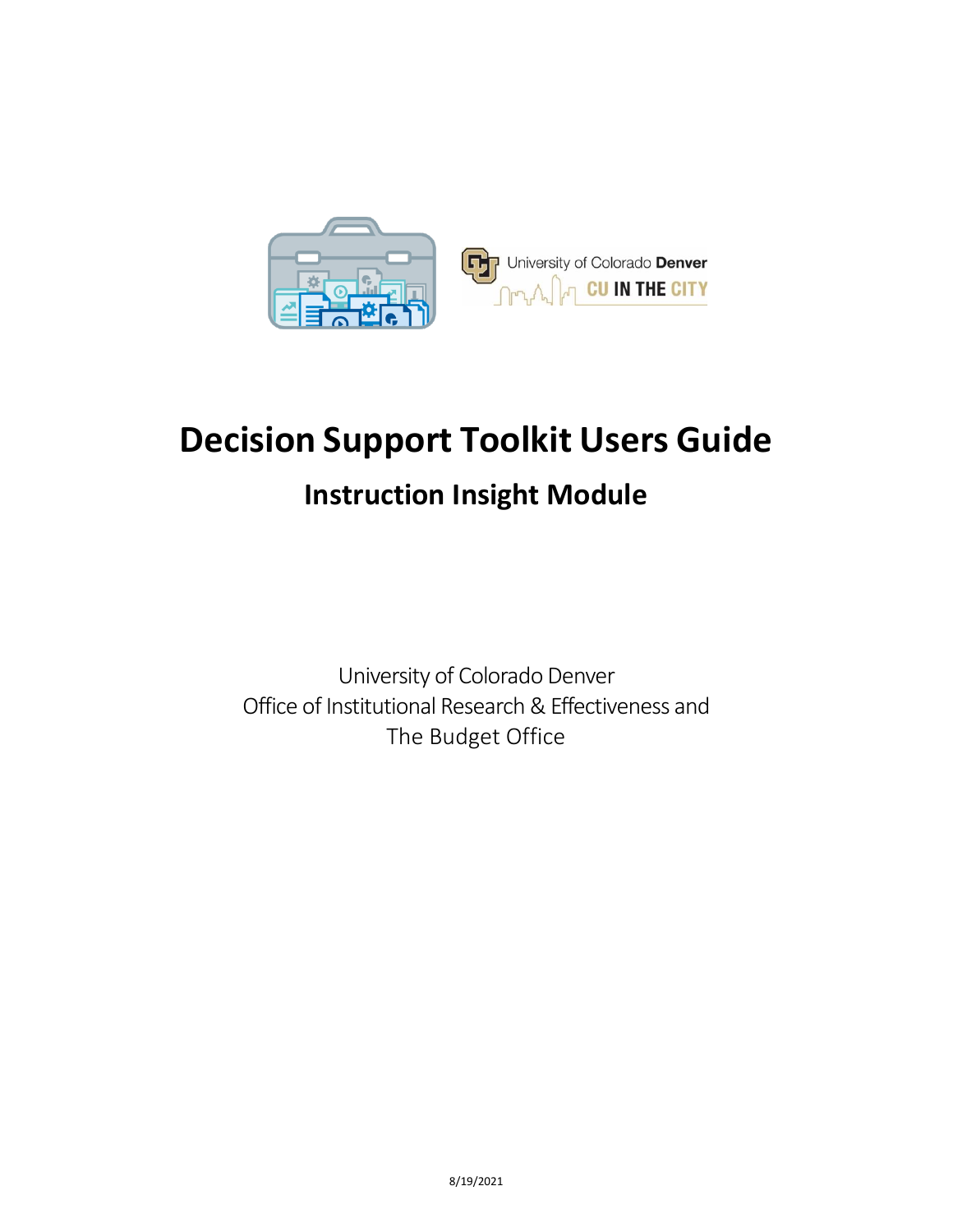## **About the Decision Support Toolkit**

The DSTk is a series of Tableau dashboards that bring together data visualizations that show important metrics and analysis to support academic and fiscal planning decision-making.

The Program Performance module provides comparisons and trends across your programs, with data on student headcount, student credit hours, demographics, and more. These metrics allow users to measure efforts and drive progress toward strategic priorities such as cost efficiency, student outcomes, equity and enrollment.

### **Connecting to Instruction Insight**

Navigate to the **[DSTk](https://www1.ucdenver.edu/offices/institutional-research-and-effectiveness/decision-support-toolkit) Site to access any of the 4 modules that make up the Toolkit. You may also go directly** to the [Instruction Insight module](https://tableau.ucdenver.edu/#/site/University/views/DSTkInstructionInsight/InstructionInsight?:iid=1) in Tableau Server. Remember, you must be logged on to the campus network or VPN to access Tableau.

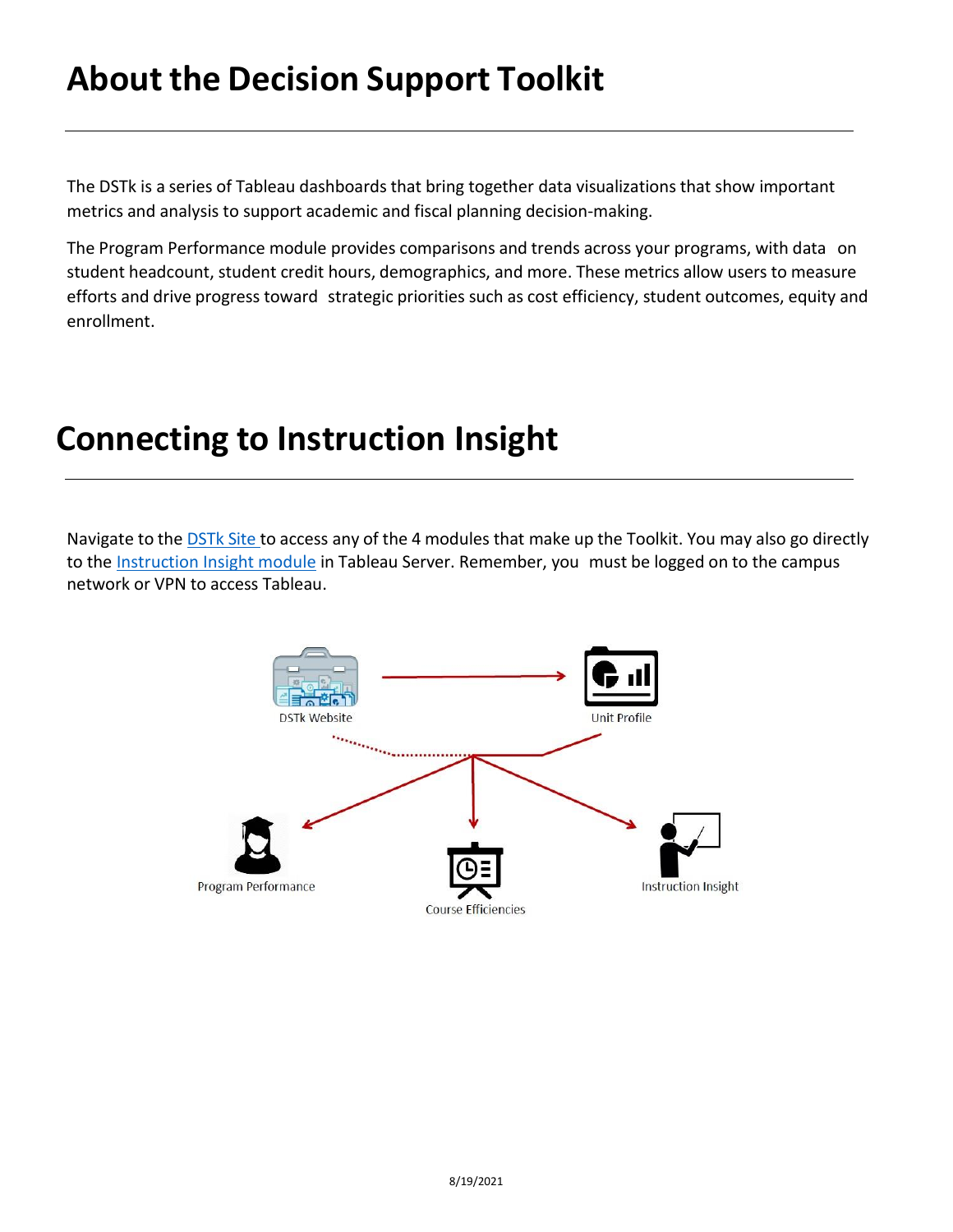## **Navigating the Instruction Insight Module**

The Instruction Insight module helps provide an understanding of how instructional resources are being utilized. Use the insights gained from this module to help make data-informed decisions on your faculty dynamics.

First, select your School or College: College of Liberal Arts and Sciences

- Begin by setting your filters and parameters, which will apply to every metric on this page. Note: this module is based on faculty data as of November each fiscal year. Fiscal year totals of sections and credit hours are presented here.
- Remember to hover over graphs, reference lines, and information icons for additional detail.

School/College Comparison and Overview

- The table below allows users to compare growth in faculty headcounts, student credit hours taught and teaching load per faculty member across schools/colleges at CU Denver.
- Some sections have additional parameters that apply only to that section. Be sure to check each header for additional ways to splice, filter, or sort the data.

Select a Faculty Type School/College Level Instructional Insight View some of your basic, high-level stats compared to the rest of CU Denver. Percentages in small unbolded font are 3-year changes. Tenured And Tenure Track Faculty Cost per Instr. Faculty Trends Headcount SCH\* Headcount Avg. Teaching Load SCHs Taught Headcount | Credit Hours College of Liberal Arts and Sciences  $-5.4%$  $0.6%$  $0.2%$ 438  $$172$ 179  $29$ 30.9% Business School 0.9% \$207 46  $-2.1%$  $-2.5%$ 30.9% 107  $2.7$ College of Architecture and Planning 2.8%  $-5.0%$  $-17.3%$ 74 \$200 19 2.9 22 9% 7.7% College of Arts and Media 112  $$147$ 30  $-11.8%$  $4.5$ 10.9% 26.8% College of Engineering, Design and  $-6.7%$  $-8.0%$  $-2.3%$ 40.4% 84 \$269 46  $3.1$ Computing School of Education and Human 167 3.1% \$221 34  $-5.6%$ 2.6%  $2.8$ 26.1% Development School of Public Affairs 51 2.0% \$262 18  $-10.0%$  $2.7$ 8.8% 35.9%

\*Cost per SCH vlaues derived from selections made below. Lecturer data not available for metrics presented as FTE.

| Parameter Selection                                                        |
|----------------------------------------------------------------------------|
| Select Fiscal Year                                                         |
| 2021                                                                       |
| FY 2021 Faculty Snaphot:<br>November of Fall 2020                          |
| Select FTE or Headcount                                                    |
| Headcount                                                                  |
| Select Activities to Include                                               |
| Main Campus Only (D ▼                                                      |
| The criteria selected above will carry<br>through for the entire dashbaord |

Hover for Definition Tenured And Tenure Track Faculty ▼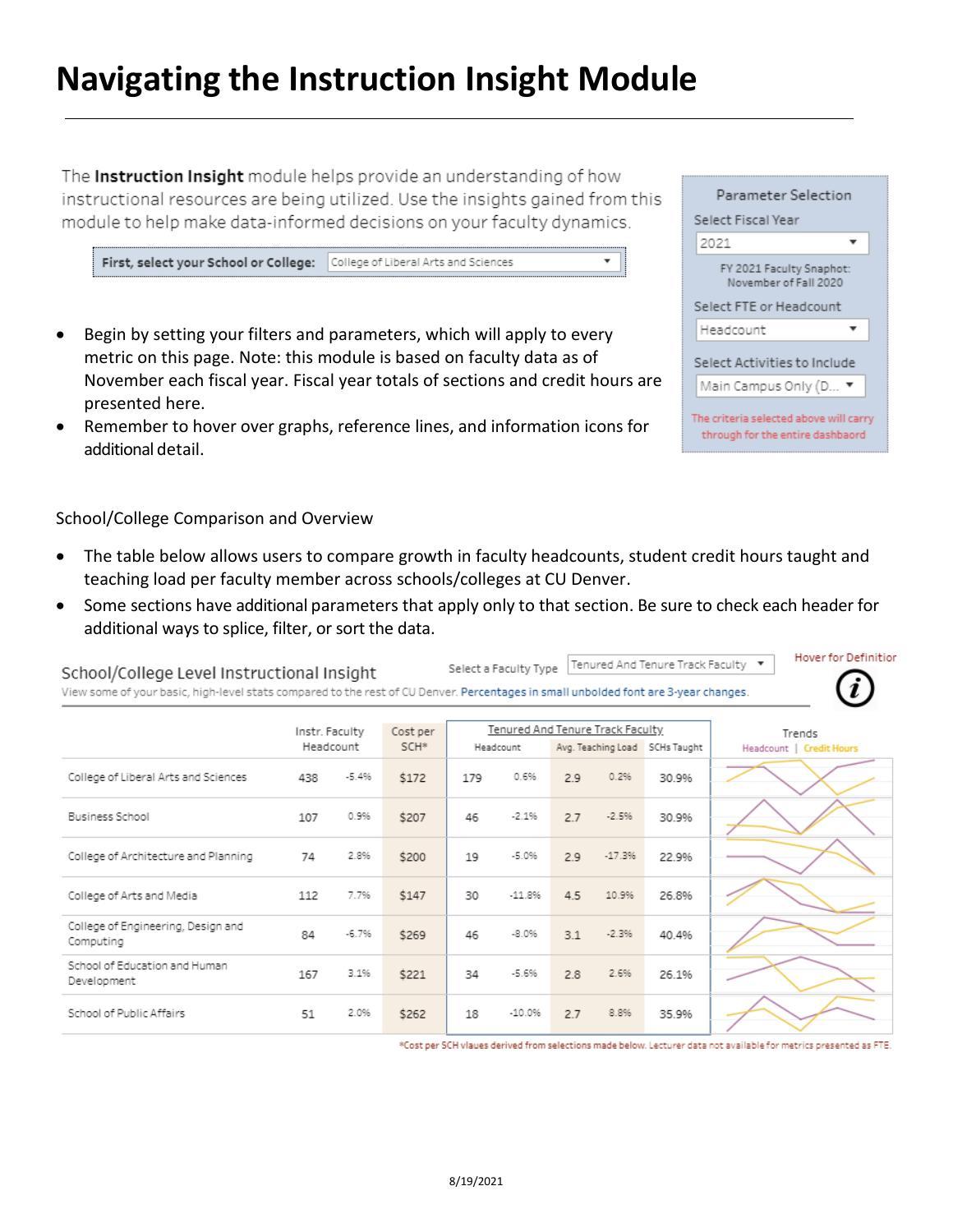Instruction by Rank

- Student credit hours and sections taught can be explored in more detail here. Select your metric to gain insight on trends by faculty type.
- The expenditures section below shows the proportion of school/college expenditures supporting instructional faculty salary and benefits.

#### Instruction by Rank

Student credit hours and sections taught by Fall Faculty/Staff population



#### Breaking Down Expenditures

- To calculate cost per student credit hour, users can choose to look at the default definition, shown here, or adjust the inputs to consider total S/C expenditures and/or any additional costs that are not included here.
- Hover over the Cost per SCH number to view the calculations.

#### FY 2021 \$172 per SCH =  $($27,213K \text{ in}$ Faculty Fund 1x Expenditures ) / 159K Main Campus (D1) SCHs

#### Breaking Down Expenditures

Faculty salaries and benefits as a portion of expenditures



#### FY 2021 Average Faculty Cost per Student Credit Hour:

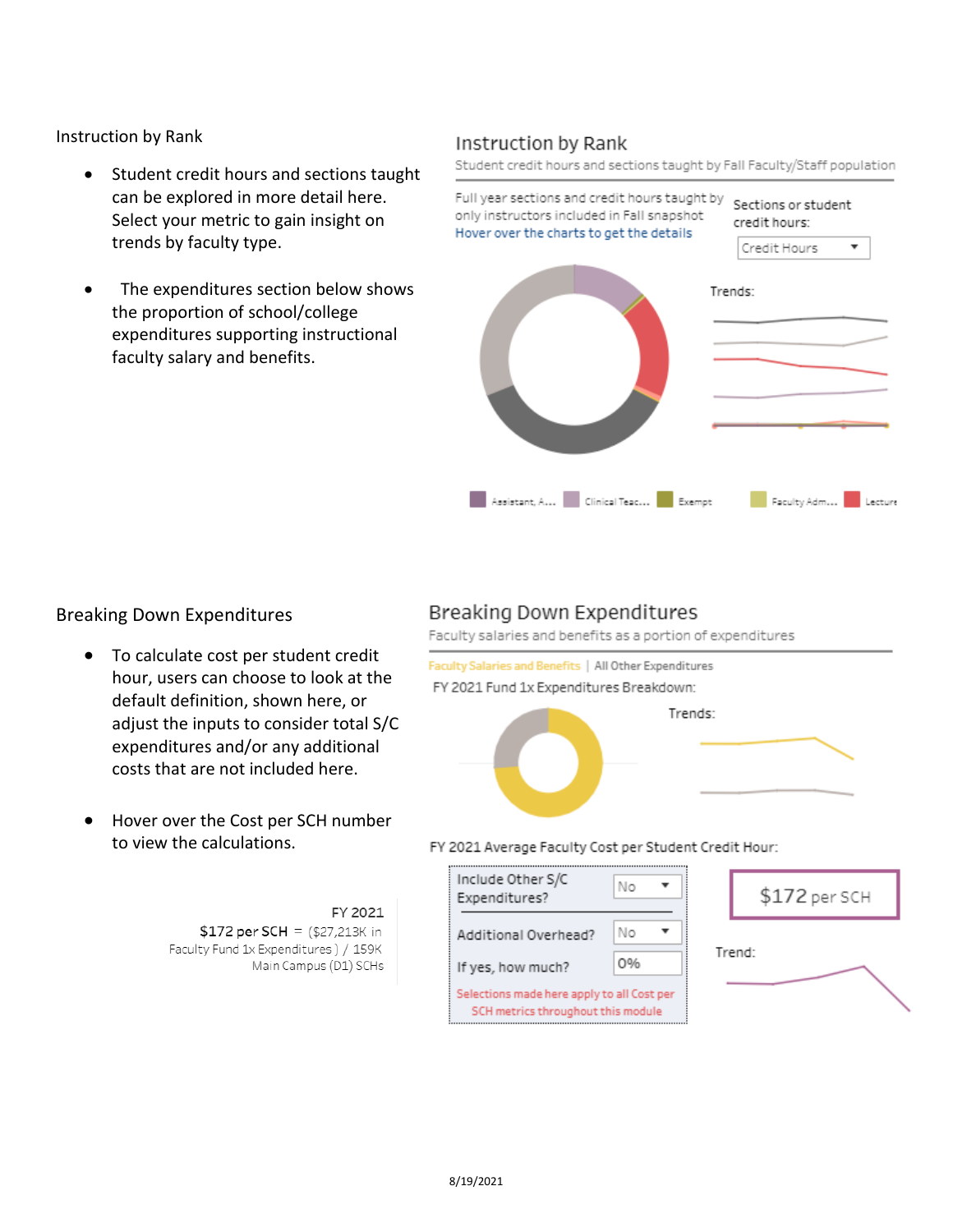**The Breakdown** section allows users to dig deeper into faculty and instruction data across their college

• The Instructional Capacity Gap tool allows users to conduct their own analysis of teaching loads by faculty type. Users set a unique target workload of sections taught in the fiscal year for that faculty type and the tool calculates the actual teaching load observed in the data.

| Instructional Capacity Gap                        | Choose Faculty Type              | Target Workload |  |  |
|---------------------------------------------------|----------------------------------|-----------------|--|--|
| Analyze your potential vs. actual sections taught | Tenured And Tenure Track Faculty |                 |  |  |

- The output shows the difference between this target and the actual sections, resulting in a capacity "gap" that may identify an opportunity to further assess workloads for that faculty group.
- This tool also allows users to estimate the potential cost of that gap by inputting an estimated cost of hiring additional lecturers to teach courses within the gap.



• Users can also explore the teaching load distribution for the selected faculty type to identify outliers and among faculty members in your school/college or department.

| <b>Teaching Load Distribution</b>                        | Headcount: |  | 46 |  |  |
|----------------------------------------------------------|------------|--|----|--|--|
| Tenured And Tenure Track Faculty                         |            |  |    |  |  |
| Filter this chart to a department by selecting one below | Sections:  |  |    |  |  |